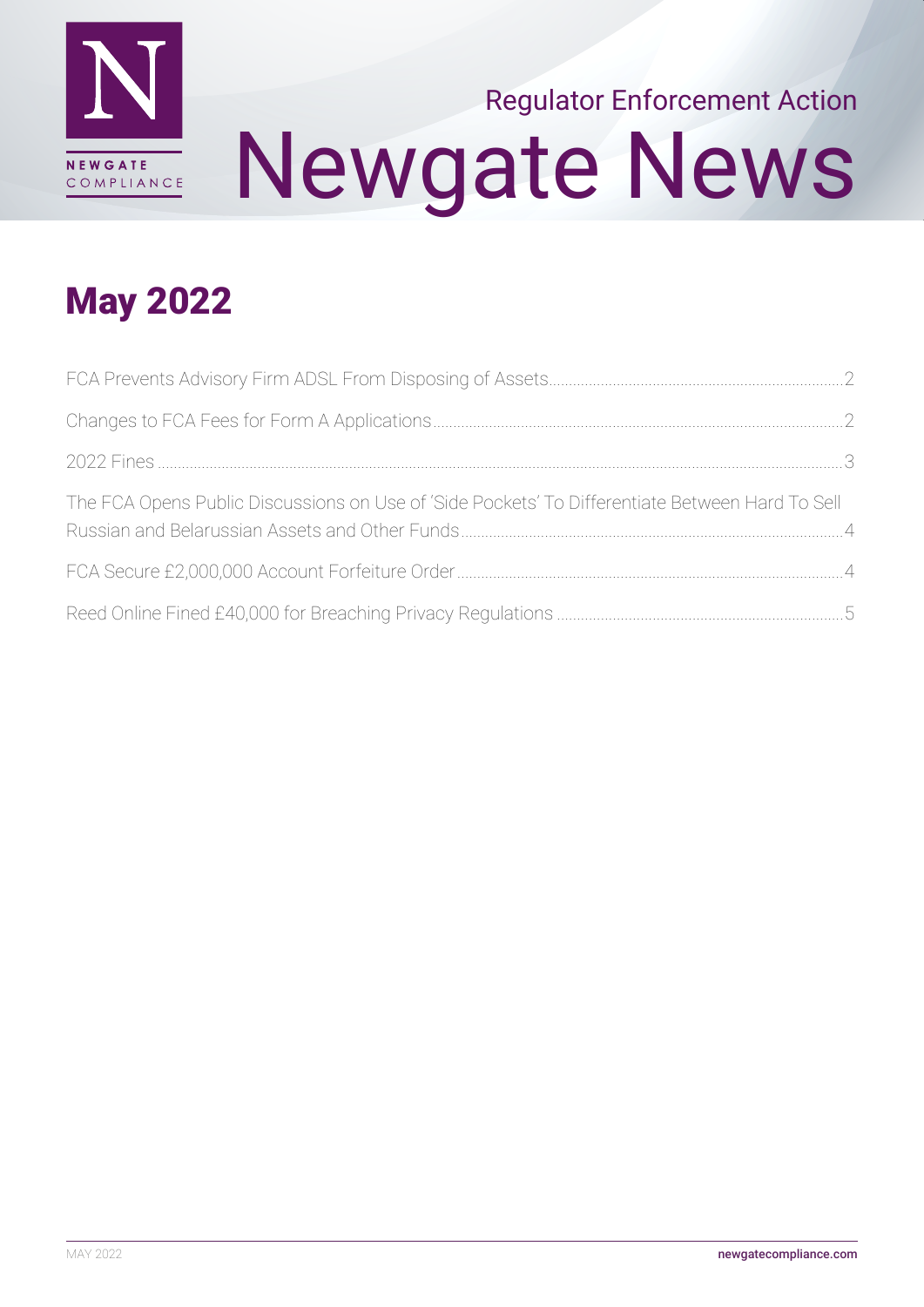<span id="page-1-0"></span>

#### FCA Prevents Advisory Firm ADSL From Disposing of Assets

On 29th April 2022, the FCA issued a statement with the intention of imposing requirements on the advisory firm, Alexander David Securities Limited (ADSL) from disposing of their assets without notifying the FCA. Although ADSL is still regulated, there have been several restrictions place on the firm since June 2020, prohibiting them from carrying out regulated activities and holding client assets. This is to ensure money is available to pay compensation owed by ADSL, including unpaid redress awarded by the Financial Ombudsman Service (FOS), to those given unsuitable pension advice. Two of the firms' appointed representative and agents, have been reported to the FOS for recommending their clients into transferring their pensions into self-invested personal pensions and using the funds to invest in mini bonds. The FOS determined that this advice was unsuitable and transfers were not in the customers' best interests.

One of the key areas of focus for the FCA this year is following up on their commitment to set and test higher standards for firms to protect consumer interests.

Newgate's advice: You must ensure you obtain the necessary information from a client to be able to make suitable recommendations. This includes collecting information on their financial situation, their investment objectives, their capacity for loss and knowledge and experience of investments. Newgate can provide your firm with suitability questionnaires and advice on categorising clients.

ȧ <https://www.fca.org.uk/news/statements/fca-stops-alexander-david-securities-limited-disposing-assets-without-permission>

# Changes to FCA Fees for Form A Applications

From 27th May the FCA will be introducing a new charge of £250 for standalone long Form applications both for Senior Manager Functions and Controlled Function for Appointed Representatives. This new charge was consulted in November 2020 as part of the FCA's **[Consultation Paper CP 20/22](https://www.fca.org.uk/publication/consultation/cp20-22.pdf)** and reconfirmed in the FCA's Policy Statement PS 22/1. For more information, please refer to the Handbook Notice.

Newgate's advice: If your firm is considering submitting a Form A application either for an Authorised firm or Appointed Representative, we suggest submitting the form prior to  $27<sup>th</sup>$  May if you wish to avoid the £250 application fee.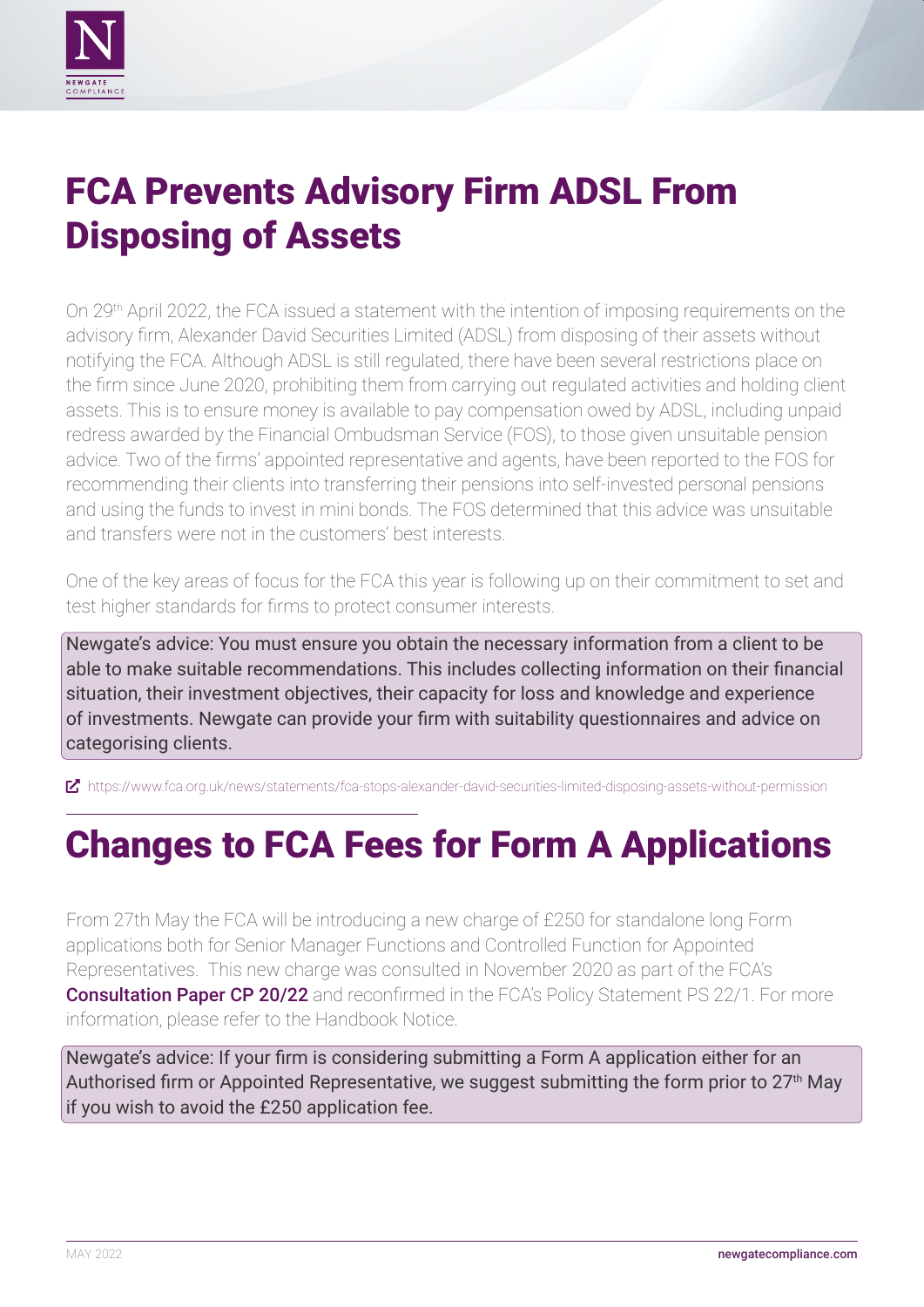<span id="page-2-0"></span>

### 2022 Fines

As of April 2022, the total amount fines issued by the FCA amounts to £10,117,360. This is inclusive of both firms and individuals:

- Barclays Bank Plc was fined £783,800 of being in breach of PRIN 2 relating to financial crime. Premier FX was an authorised payment institution which provided foreign exchange and money remittance services to customers. Following Premier FX's liquidation in 2018, it was discovered that client monies at Premier FX were not properly segregated or safeguarded, resulting in a shortfall in customer funds of over £10m. Premier FX had been a Barclays customer from 2006. Barclays provided banking and foreign exchange services to FX and is required to conduct periodic AML reviews of Premier FX to ensure it met certain requirements such as segregating client funds. The FCA found that Barclays breached Principle 2 of the FCA's Principles for Business by not acting with due skill care and diligence in carrying out its ongoing monitoring of Premier FX.
- GAM International (GIML) was fined £9,103,523 and former Investment Director, Timothy Haywood was also fined £230,037. GIML mishandled a conflict-of-interest situation that arose from transactions linked to Greensill Capital (UK) where Mr Haywood was the investment manager making investment decisions. Potential incentives were offered which would have provided benefits to GIML or its parent company. Although these were not taken up, they were not dealt with properly by GIML. Conflict of interest policies were not followed and as a result any potential conflicts were not considered by those who should have been responsible for doing so. Mr Haywood failed to notify GIML in a timely manner that he received gifts and entertainment including travelling on Greensill's private aircraft. Although investment decisions were not made, the risk of Mr Haywood benefitting from the trip from a personal level was high.

Newgate's advice: Our team can assist your firm with tailor-made compliance monitoring programmes which include Anti-Bribery & Corruption and Gifts and Inducements modules, involving questionnaires and risk assessments in line with FCA expectations and requirements. You must ensure your money laundering systems and controls are robust and can stand up to scrutiny.

ȧ <https://www.fca.org.uk/news/news-stories/2022-fines>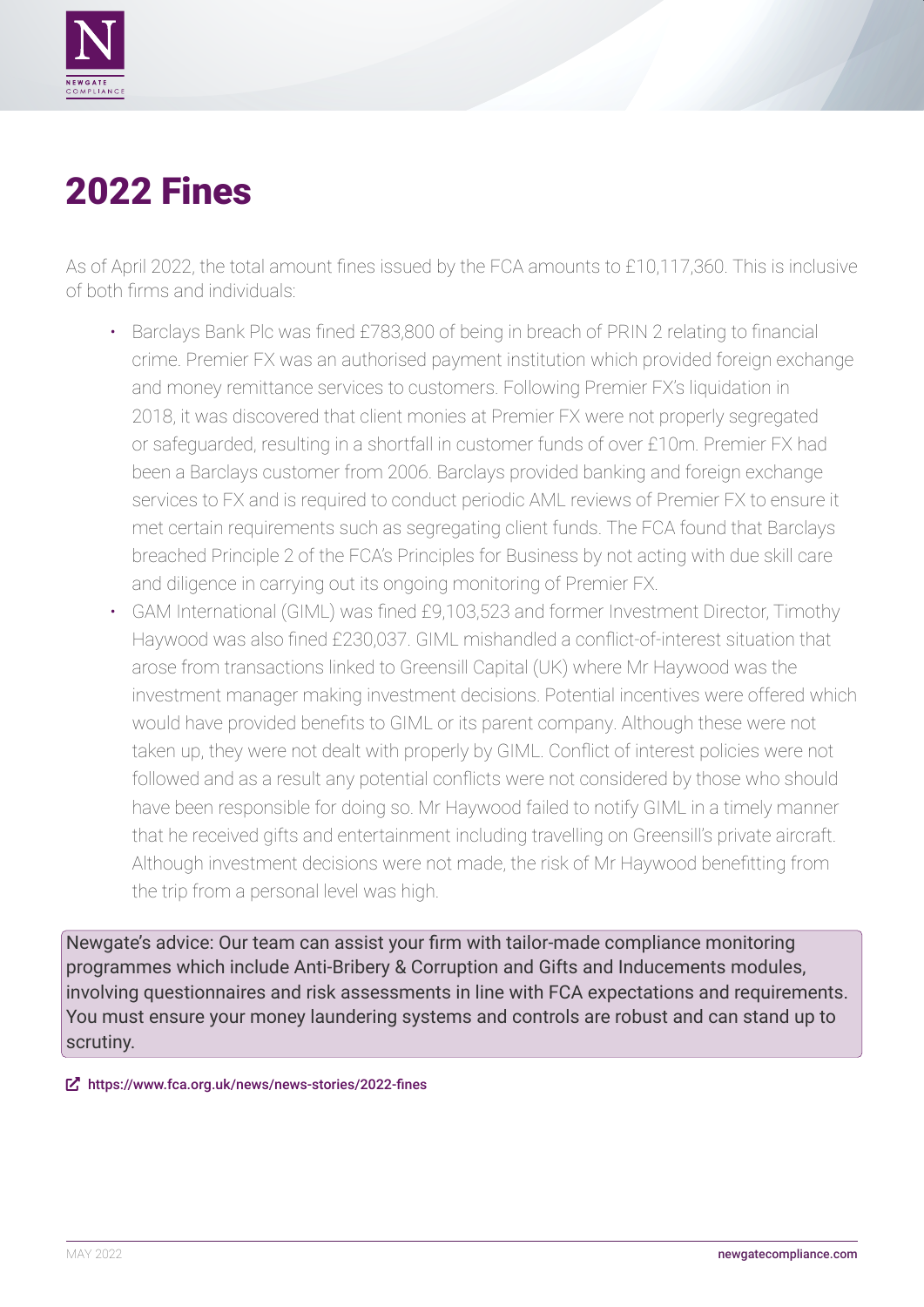<span id="page-3-0"></span>

#### The FCA Opens Public Discussions on Use of 'Side Pockets' To Differentiate Between Hard To Sell Russian and Belarussian Assets and Other Funds

Amid the recent Russian invasion of Ukraine, the regulator has begun consultations proposing new rules to permit Authorised Fund Managers to separate their core investments from Russian and Belarusian assets. This means that investors can enter the fund without having the added risk of being exposed to Russian assets and it also allows some funds to end their current suspension of dealing. It is not known as to when the 'Side Pockets' initiative will be introduced, however, when it does come into effect, it will be optional to those who fall into the scope of assets that are illiquid because of war in Russia/Ukraine.

Newgate's advice: We are continually staying ahead of current financial affairs and publish regular newsletters and updates on our website and [LinkedIn](https://www.linkedin.com/company/newgate-compliance-limited) page. Newgate can advise on how the UK Sanctions regime impacts your firm.

ȧ [https://www.fca.org.uk/news/statements/fca-consult-use-side-pockets-retail-funds-exposure-sanctioned-and-suspended](https://www.fca.org.uk/news/statements/fca-consult-use-side-pockets-retail-funds-exposure-sanctioned-and-suspended-russian-assets)[russian-assets](https://www.fca.org.uk/news/statements/fca-consult-use-side-pockets-retail-funds-exposure-sanctioned-and-suspended-russian-assets)

# FCA Secure £2,000,000 Account Forfeiture **Order**

QPay, which is London base Fintech firm offering due diligence and underwriting services, consented to a court order to release £2million held in its name in October 2021, after proceedings brought on by the FCA took place considering an investigation which tied QPay to a \$150 million US wire fraud scheme. The investigation is being looked into by US as well as UK authorities to find out how bank and credit card firms were deceived into processing payments from high-risk businesses. There is no evidence to suggest that QPay was directly involved in the fraud scheme, but the money was initially frozen by the FCA in October and December of 2020, however the firm was first brought to the regulators' attention, when they made an application to become authorised in March 2020 and immediately started to move money through several bank accounts, without